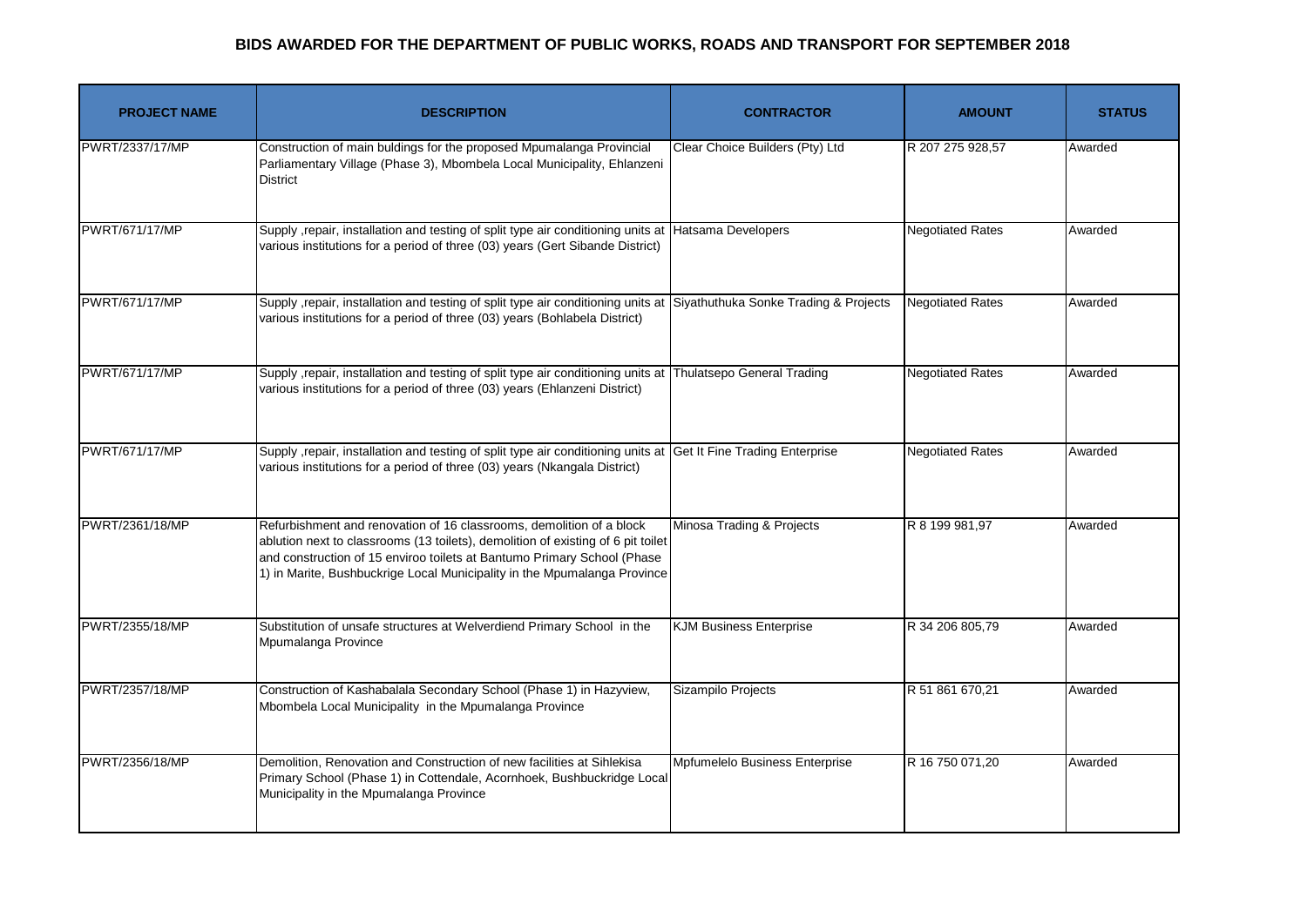| PWRT/2359/18/MP | Provision of basic services, fencing and guard house at new Doornkop<br>Primary School (Phase 01) Middelburg 3, Steve Tshwete Local<br>Municipality in the Mpumalanga Province                                                   | Moribo Wa Africa Enterprise 33             | R 6 189 885,75  | Awarded |
|-----------------|----------------------------------------------------------------------------------------------------------------------------------------------------------------------------------------------------------------------------------|--------------------------------------------|-----------------|---------|
| PWRT/2356/18/MP | Demolition of four (04) classroom block, renovation of four (04) classroom<br>block and construction of fifteen (15) classrooms block at Salubindza<br>Primary School, Mbombela Local Municipality in the Mpumalanga<br>Province | <b>Impisi General Construction</b>         | R 10 685 957,72 | Awarded |
| PWRT/2238/18/MP | Office accommodation for the Department of Education, Gert Sibane<br>District for period five (05) years                                                                                                                         | MLK Properties (Pty) Ltd                   | R 2 059 793,75  | Awarded |
| PWRT/2241/18/MP | Office accommodation for the Department of Health at Erf No. 44, 35<br>Joubert Street in Ermelo, Gert Sibande District for a period of five (05)<br>vears                                                                        | <b>Calstar Trust</b>                       | R 6 584 304,93  | Awarded |
| PWRT/2370/18/MP | Demolition, renovation and construction of new facilities at Mmagobane<br>Combined School (Phase 1) in WItbank, Emalahleni Local Municipality in<br>the Mpumalanga Province                                                      | <b>GS Fencing &amp; Constructiin</b>       | R 11 547 247,70 | Awarded |
| PWRT/2265/18/MP | Renovation, conversion and construction of new facilities at Mugidi<br>Primary School (Phase 1) in Acornhoek, Bushbuckridge Emalahleni<br>Local Municipality in the Mpumalanga Province                                          | <b>Thobile Building Construction</b>       | R 14 755 833,61 | Awarded |
| PWRT/2364/18/MP | Construction of bus shelter at Ga-Phaasha, Maphola in Dr. JS Moroka<br>Local Municipality in the Nkangala District                                                                                                               | <b>SNNT and Associates General Trading</b> | R 1 319 894,24  | Awarded |
| PWRT/2371/18/MP | The construction of Aerorand Primary School in Middelburg 2, Steve<br>Tshwete Local Municipality in the Mpumalanga Province                                                                                                      | Shirdo Trading & Kwanyoni JV               | R 57 756 564,55 | Awarded |
| PWRT/2365/18/MP | Construction of footbridge in Mathyszloop in Thembisile Local Municipality Mpuluzana Trading<br>in the Nkangala District                                                                                                         |                                            | R 2 811 690,20  | Awarded |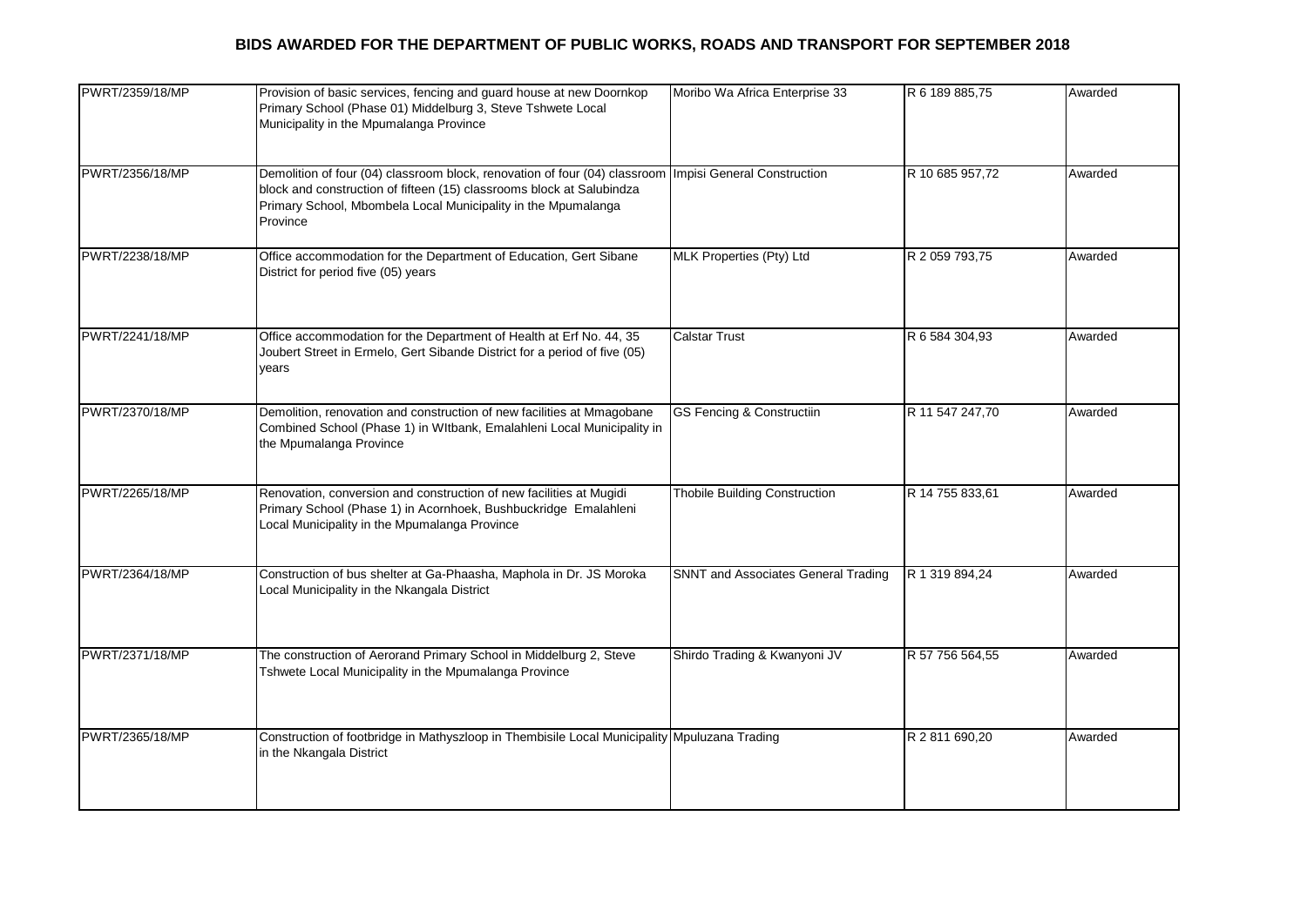| PWRT/MAIN/036/18/MP | Sanitation and fencing at Yinhle Lento Primary School, Ehlanzeni District                                                                                    | Sihlangu Semnikati Traing                                       | R 8 041 860,14  | Awarded |
|---------------------|--------------------------------------------------------------------------------------------------------------------------------------------------------------|-----------------------------------------------------------------|-----------------|---------|
| PWRT/MAIN/037/18/MP | Fencing an provision of a temporary guarhouse at Msholozi Primary<br>School, Ehlanzeni District                                                              | <b>Thulatsepo General Trading</b>                               | R 1 983 483,14  | Awarded |
| PWRT/MAIN/065/18/MP | Construction of a grade R centre at Mapetekoane Primary School in<br><b>Bushbuckrige Local Municipality</b>                                                  | Ntsangalala Traing Enterprise                                   | R 2 814 296,71  | Awarded |
| PWRT/MAIN/073/18/MP | Installation and commissioning of pre-paid water and electricity meters at<br>Whiteriver Unit A, City of Mbombela Municipality in the Mpumalanga<br>Province | <b>Thulatsepo General Trading</b>                               | R 5 930 829,37  | Awarded |
| PWRT/MAIN/036/18/MP | Andries Mashile Primary School: Basic services                                                                                                               | Rospa Trading 49 cc / Msuthu Properties R 2 897 250,74<br>cc JV |                 | Awarded |
| PWRT/MAIN/037/18/MP | Dikgabo Combined School: Basic services                                                                                                                      | Moyoyo Construction & Projects                                  | R 1 440 951,73  | Awarded |
| PWRT/MAIN/042/18/MP | Kabenziwa Primary School: Basic services                                                                                                                     | Rospa Trading 49 cc / Msuthu Properties R 2 042 802,00<br>cc JV |                 | Awarded |
| PWRT/MAIN/043/18/MP | Maqhawe Primary School: Basic services                                                                                                                       | Moyoyo Construction & Projects                                  | R 1 075 876,00  | Awarded |
| PWRT/MAIN/051/18/MP | Dumelani Primary School: Basic services                                                                                                                      | Rospa Trading 49 cc / Msuthu Properties R 2 356 489,00<br>cc JV |                 | Awarded |
| PWRT/MAIN/155/17/MP | Timeleni Primary School: Storm damage                                                                                                                        | <b>KZK General Trading</b>                                      | R 10 375 738,29 | Awarded |